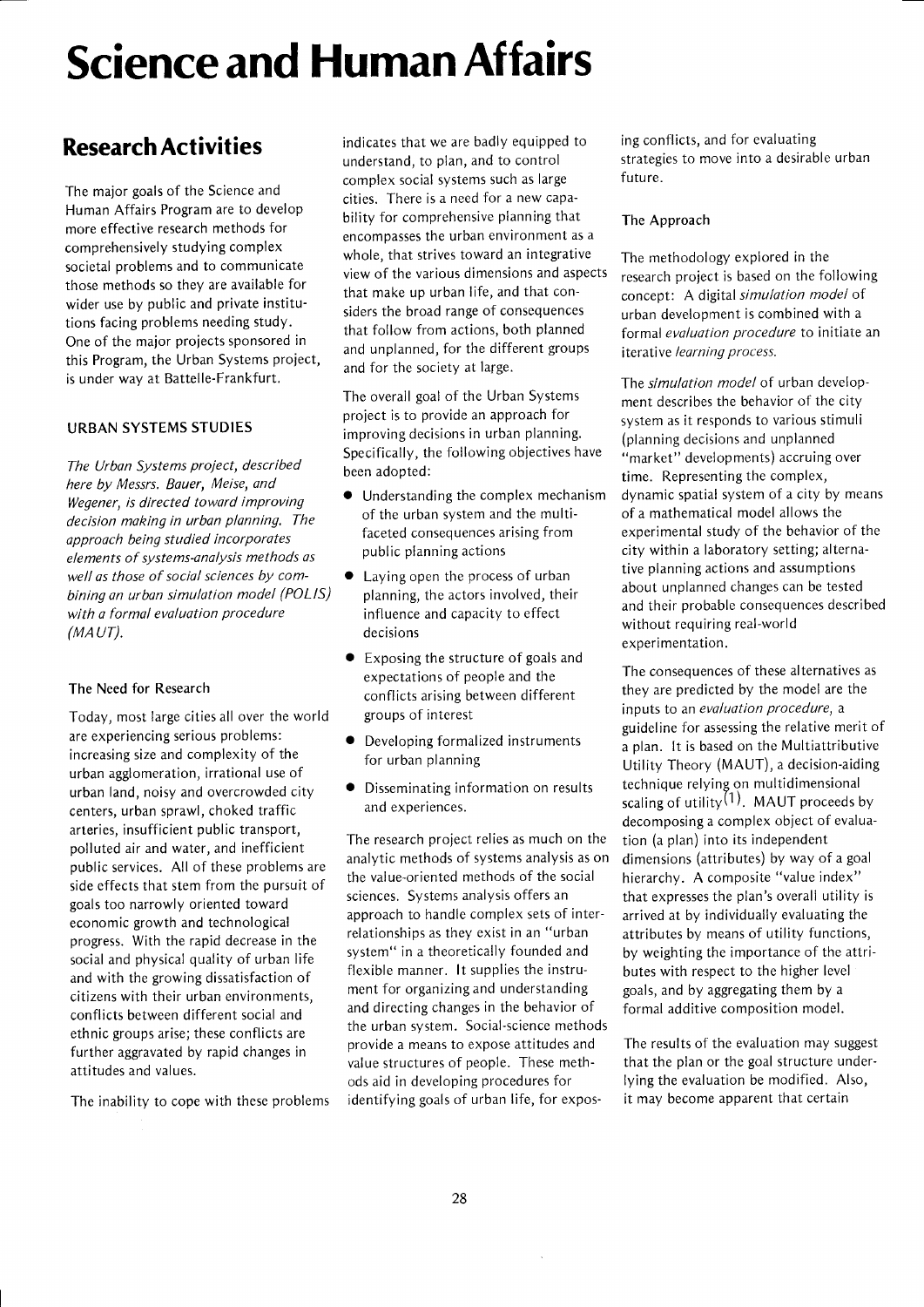

FIGURE 1. Simulation and Evaluation.

aspects of the simulation model need to be changed. Thus, a new sequence of simulation and evaluation will begin, in the course of which the participants will learn by gaining better information about the planning problems involved, their many implications, and the possible conflicts arising from them. This learning  $process - the iterative application of the$ simulation model in combination with a formal evaluation procedure  $-$  can be characterized as follows (Figure 1):

- Step 1. Participants of the planning process define goals to be achieved by urban development planning.
- Step 2. The "planner" is guided by these goals in formulating the "plan" in the process of design.
- Step 3. The consequences of the plan are predicted by the simulation model.
- Step 4. The consequences are "learned" by checking them against the predetermined criteria (goals in the formal evaluation process).
- Step 5. The plan is adopted if the criteria are satisfied. lf not, the process is repeated.

#### Progress of Work

#### The Simulation Model

Large, compu terized simulation models for urban planning have a long, not always undisputed, history. From the transportation studies of the late fifties to Forrester's "urban dynamics", much effort was spent on the attempt to simulate urban processes with the help of digital computers. The results, for many reasons, were disappointing, and many ambitious proiects were abandoned when they did not yield immediate success<sup>(2)</sup>. Moreover, with the advent of the concept of participative planning, urban modeling became for a long time associated with being narrow-minded, conservative, and technocratic. Only recently has a new interest in comprehensive urban models arisen.

Since 1969, Battelle-Frankfurt has been developing its own urban simulation model, named POLIS. lt is aimed at being a balanced representation of the maior aspects of spatial urban development. lt contains many traditional elements of earlier models; the urban area is spatially disaggregated into geographical subunits (zones) for which status variables representing stocks or activities are collected. The zones are connected to each other and to the surrounding region by transportation networks (public transit, highway), which are coded by links. The model contains a transportation section, a developers' market section, and <sup>a</sup> demographic section, as do many other models. However, it also contains some features which have not been present in most earlier models:

- The model contains an extensive policy section that allows the user to introduce various kinds of timesequenced and spatially disaggregated action programs (e.g., zoning, housing construction, industrial development, educational, social, recreational, and transport infrastructure).
- The model also incorporates and cxhibits sidc effects of maior physical changes (e.g., noise, pollution, safety, distribution of costs and benefits between social groups).
- The model has been designed for use in an interactive computer environment.

The POLIS model has been applied for the long-range planning of the cities of Vienna and Cologne under research contracts from the City of Vienna and the Housing Ministry of the Federal Rcpublic of Germany.

For use in the present project, the latest version of the model produces a continuous "historical" record of all successive states of all zones. This record is placed on a special file which constitutes the interface between the simulation model and the subsequent evaluation procedure.

#### The Evaluation Method

The application of the proposed evaluation procedure, MAUT, requires the goal space to be completely specified by all of its elements in the form of a hierarchy.

There are two ways to define goal structures: the synthetic and the analytic strategy. The synthetic strategy relies on methods of correlation and attempts to construct a hierarchy from the bottom up. The analytic strategy, with thc aid of dual semantic relationships, constructs a hierarchy from the top down.

The project tcam adopted the analytic strategy because of its predominancc in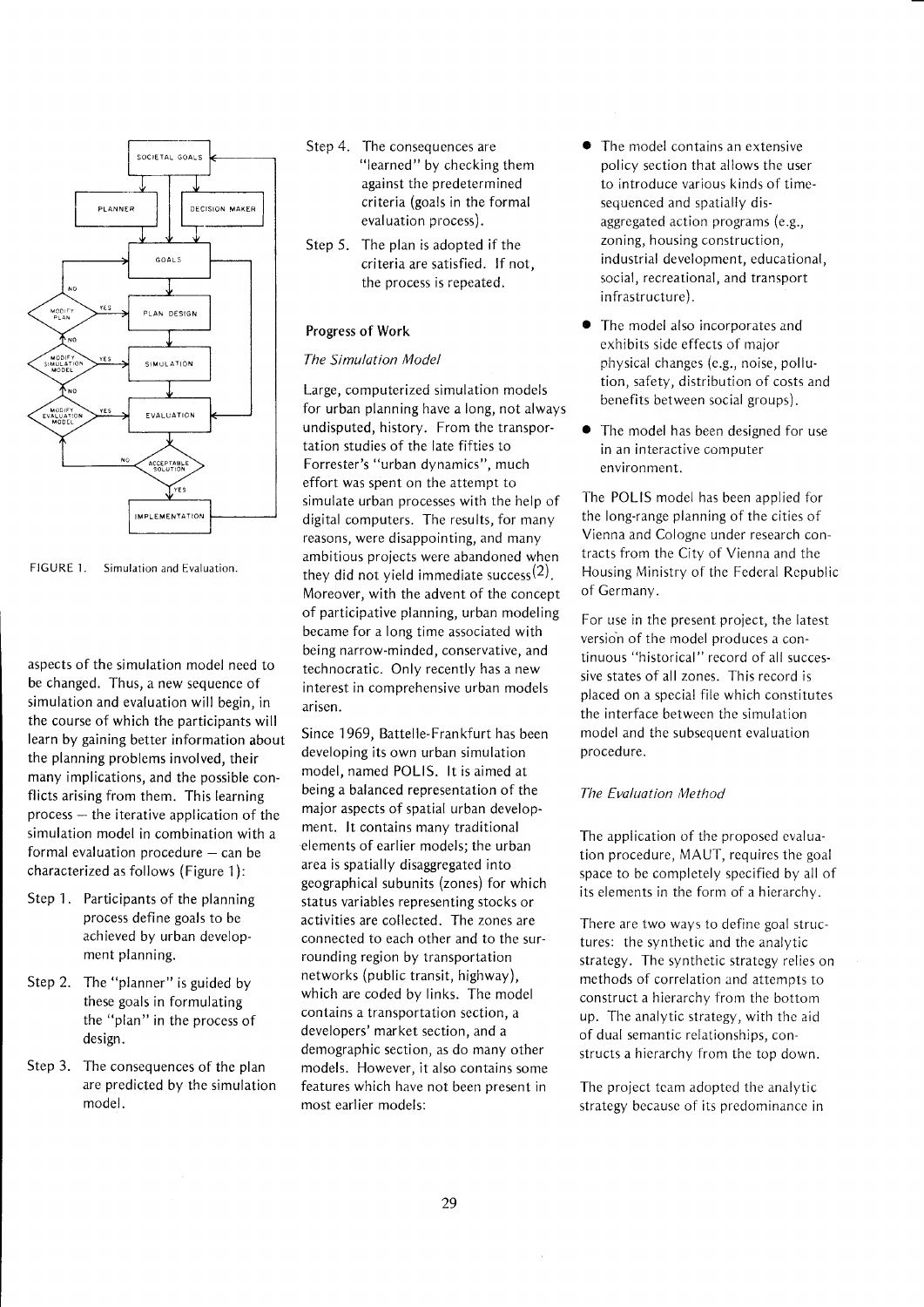literature and its economy in application. The data base was derived from group experiments in which two different procedures for defining goal structures, the associative goal-defining process and the analytic goal-defining process, were used. In the first procedure, associations related to the personal experience of the experimental subject provide the basis for exhibiting goals and criteria of urban life. ln the analytic goal-defining process, the goal hierarchy must be derived by the experimental subjects themselves by logical deduction. Also, relevant literature was searched for useful hierarchies.

To demonstrate how the proposed evaluation method worked and to determine its role in the overall learning process, the method was subsequently applied in a number of experiments. Alternative plans and their consequences were assumed, and panels were asked to evaluate them according to a hierarchy indicated by the POLIS model. The different panels weighted the attributes of the hierarchy according to their specific goals; they assigned utility functions; and composed the individual elements of evaluation into an overall judgment about the plans. Thus, the specific goals and expectations of the different groups with respect to urban life, as well as the quality of the plans with respect to these goals, became tangible.

This evaluation is the basis of the learning process, viz.,by evaluating and learning about a plan, the interests and conflicts, goals and plans may be adapted to one another in an iterative process that will Iead finally to more rational decisions.

As suggested by the analysis, values should not be attached to elements of the hierarchy in its construction. Rather, the hierarchy as used for MAUT should be seen as a descriptive model of the city. Consequently, conflicts are not implied in a hierarchy but become tangible only when goals are established, i.e., when 3,roup-specific weights and utility functions are assigned to the elements of the hierarchy. That is to say, in the development of a hierarchy the function of different groups is to contribute to the description of the urban system; in the evaluation of the system, their function is to point out specific goals of the groups.

When this point of view is adopted. indicators of three basic aspects of conflict can be developed from

- (1) Differences between the weights given by different groups to the elements of the hierarchy,
- (2) Differences between the utility functions assigned by different groups to the elements of the hierarchy, and
- (3) Differences between the public and the planning authority.

#### The Learning Process

The most recent phase of the research project focused on the critical task of integrating the simulation model and the evaluation procedure to form an operational framework for the intended learning process. This resulted in the development of a computer program that allows submission of the results of



Volker Bauer(center) a psychologist, joined Battelle. Frankfurt in 1972. He is interested mostly in formal models in psychology. His main working area within the Urban Systems Studies project is the elaboration and testing of evaluation procedures and decision-aiding techniques. He received his degree of Diplom-Psychologe from the University of Hamburg in 1971. Besides his

simulation runs as taken from the interface file to the evaluated goal structures of one or more evaluation groups. The program computes utility values for all levels of the goal hierarchy, for all zones or any aggregates of them, and for each evaluation group. The utility values are edited and presented in computer tables, maps, and graphs. ln addition, comparisons between different plans, or between their evaluation by different groups (i.e,, potential conflicts), can be tabulated or mapped.

For the thorough testing of this new planning tool, a special "experimental" city of manageable size had to be found. The City of Darmstadt (population 150,000) was selected because of its closeness to Frankfurt and the availability of data. The Darmstadt data, having been assembled and coded in the way required by the POLIS model, will form the experimental setting for a workshop held at Battelle-Frankfurt in September, at which research staff from other Battelle laboratories together with outside guests will participate in a series of simulationevaluation exercises.

#### **Outlook**

It is planned to conduct similar experi-

involvement with Battelle, Mr. Bauer is currently lecturing in environmental psychology at the University of Hamburg.

Jörg Meise (left) since joining Battelle-Frankfurt in<br>1970, has worked mainly with the urban-planning group on the POLIS model and the Urban Systems Studies project. His primary areas of interest are quantitative methods for urban and regional analysis. He received his degree of Diplomlngenieur in architecture from the Institute of Technology of Vienna, and his M.C.P. in city and regional planning and M.S. in transportation engineering from the University of California, Berkeley.

Michael Wegener's inlerests are directed toward the application of simulation and other modeling techniques to the field of urban planning. He came to Battelle-Frankfurt in 1969, and has since been working with the POLIS group. His prior experience includes work in architectural offices, 3 years of teaching at the Technical University of Berlin, and other teaching assignments. He received his degree of Diplom-lngenieur in architecture from the Technical University of Berlin in 1966.